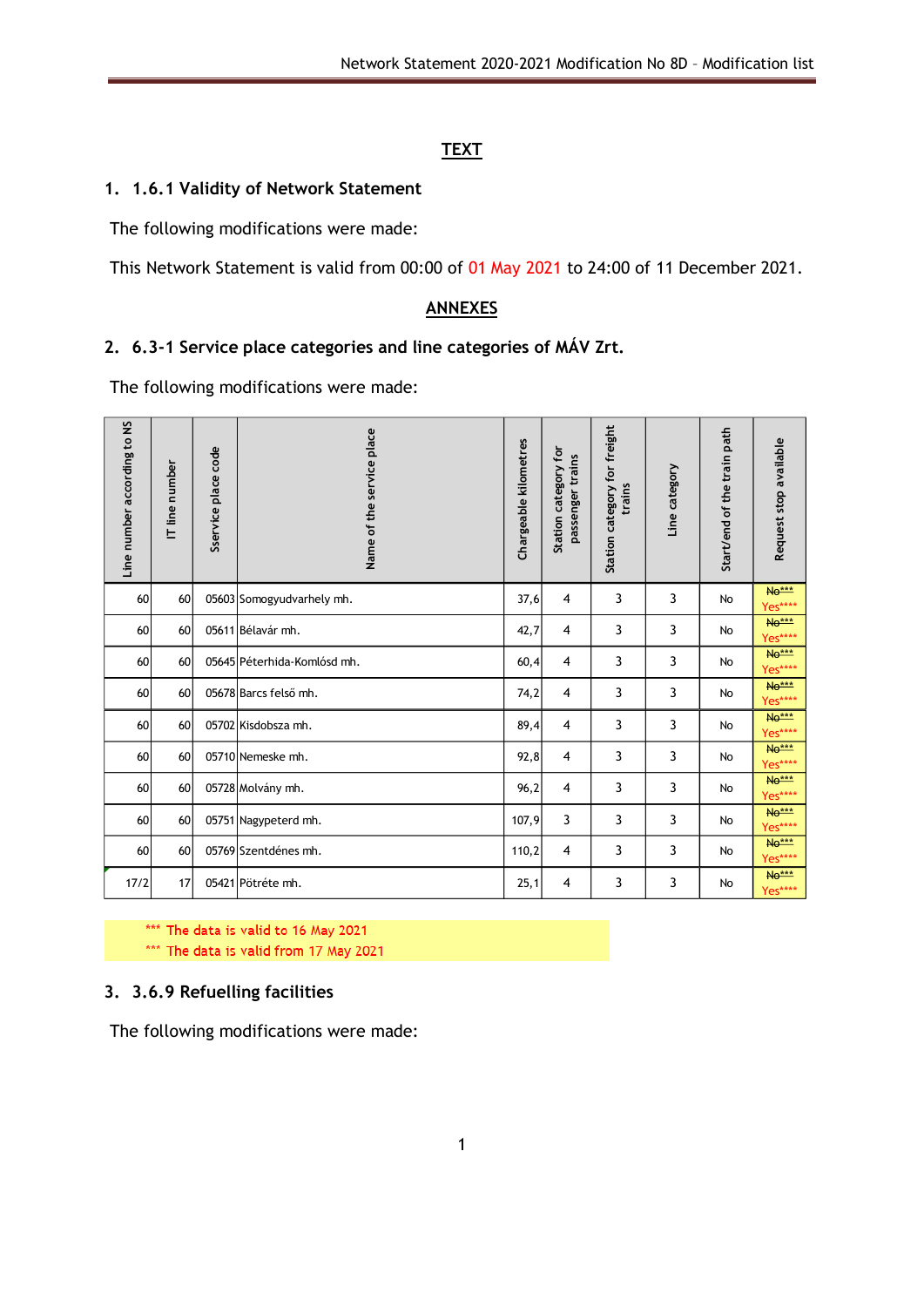| Regional Storage Centre, Site of Supply | Code of the<br>service place | Service time |                |       |  |
|-----------------------------------------|------------------------------|--------------|----------------|-------|--|
|                                         |                              | Day          | <b>Start</b>   | End   |  |
| Szeged-Rendező                          | 17210                        | 000000       | 44:00<br>11:00 | 23:00 |  |

### MÁV Zrt.